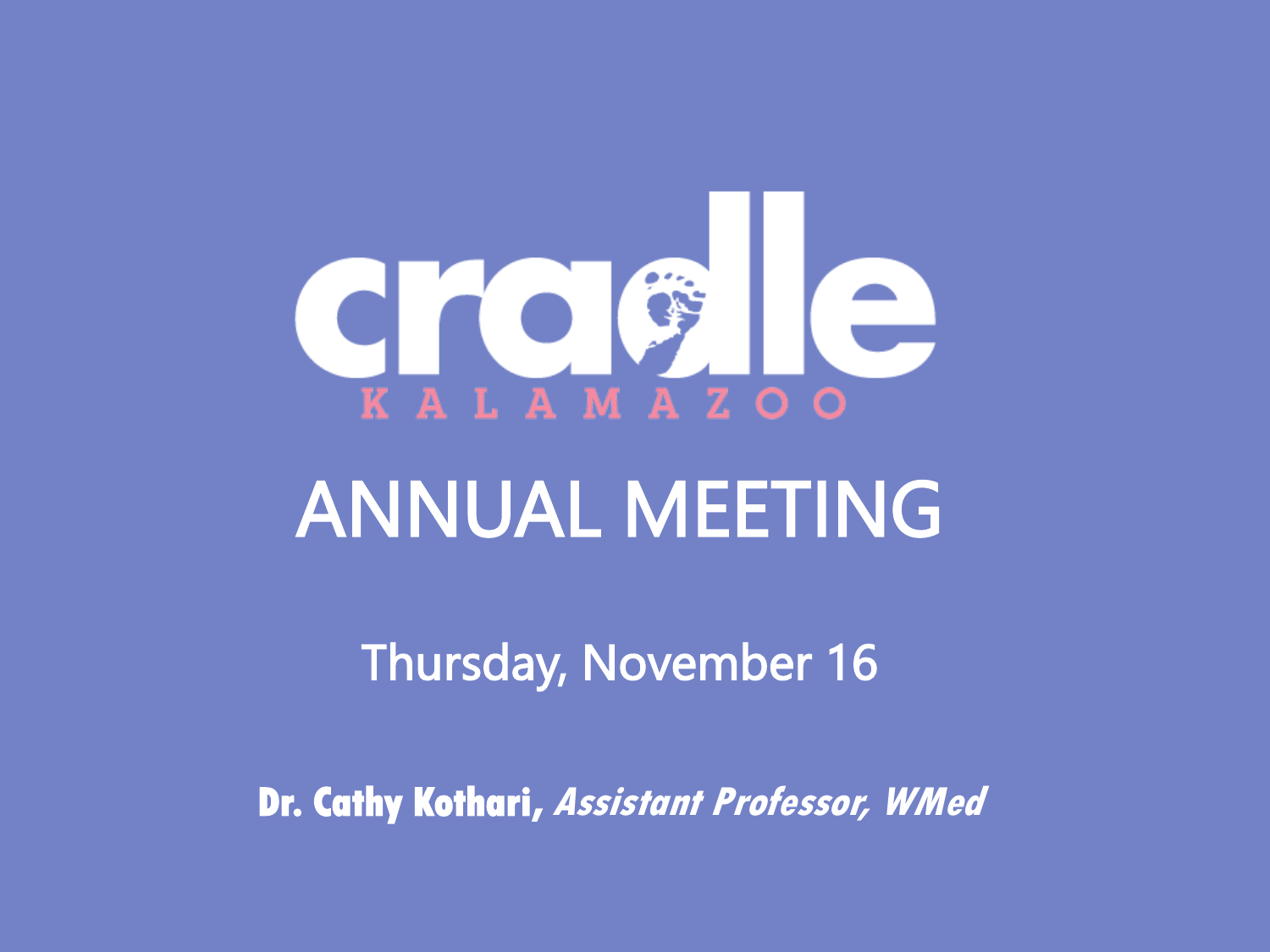

### DAY-TO-DAY STRESSORS, INCLUDING DISCRIMINATION, IMPACTS HEALTH

Catherine L. Kothari PhD Assistant Professor WMU School of Medicine catherine.kothari@med.wmich.edu (269) 501-4149



**United Way of the Battle Creek and Kalamazoo Region** changethestory.org





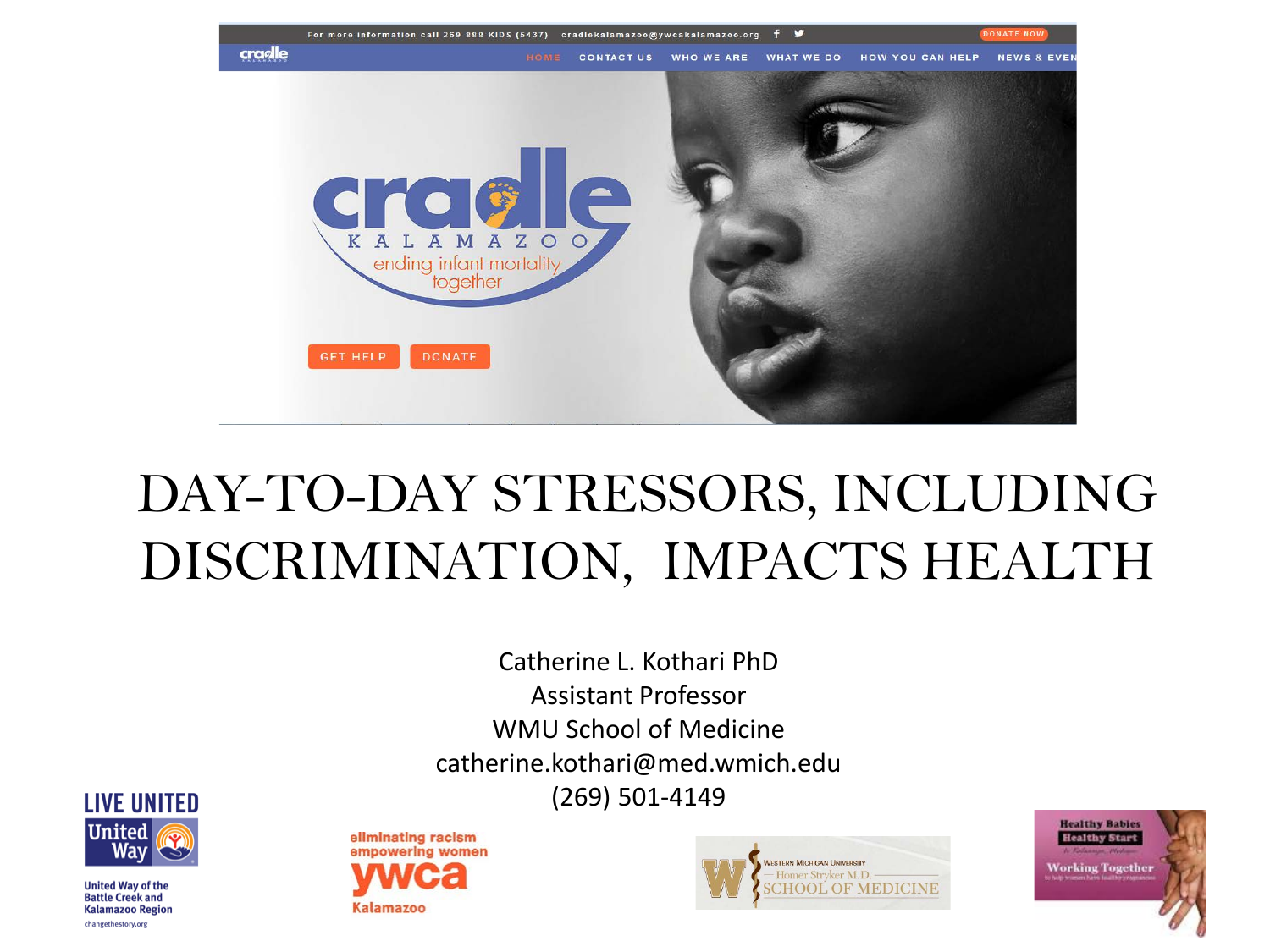## Kalamazoo County Birth Records, 2008- 2014

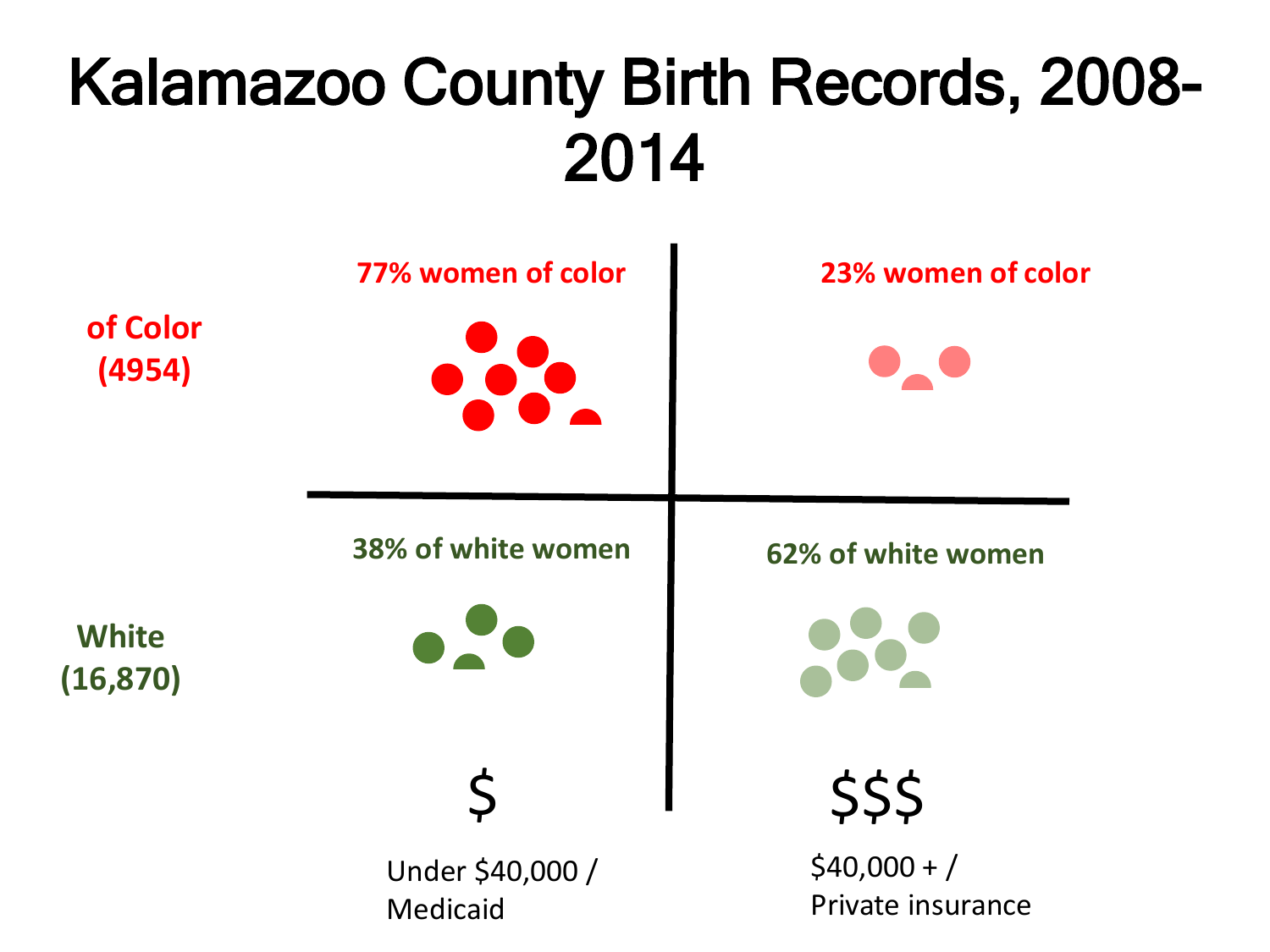## Day-to-Day Income Stressors (n=121 lower-income survey moms)



We….

- Don't have enough to eat (8%)
- Rent (66%) or live with other family (22%)
- Do not have good childcare (19%)

#### Neighborhood…

- **65% of white women** • Neighbors don't help each other (25%)
	- Isn't welcoming (17%)
- Is't safe  $(12%)$

#### Larger community...

 $\left\{ \begin{array}{c} \text{Larger community...} \\ \bullet \quad \text{Does not take good care of my neighborhood (54%)} \end{array} \right.$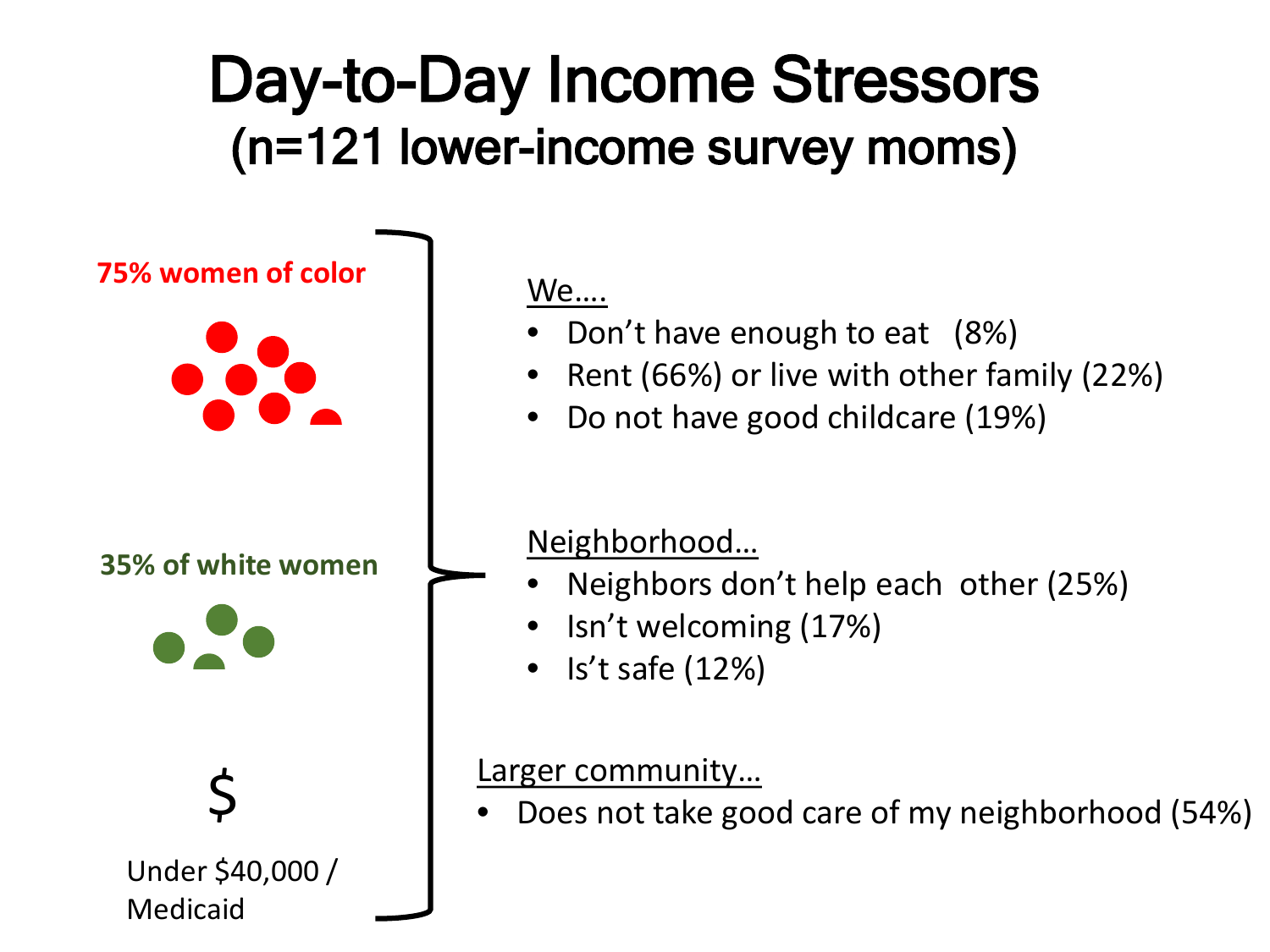## Stress Changes Biology (Ong et al, 2017)

- Increases cortisol levels
- Increases blood pressure
- Changes metabolism (lipid / glucose)
- Increases Inflammatory response
- Agitates the sympathetic nervous system

Ong, AD, Nwizu, U., Williams DR, Gruenewald, TL. (2017). Everyday Unfair Treatment & Multisystem Biological Dysregulation in African American Adults. *Cultural Diversity & Ethic Minority Psychology*. Vol 23., no 1, p27-35.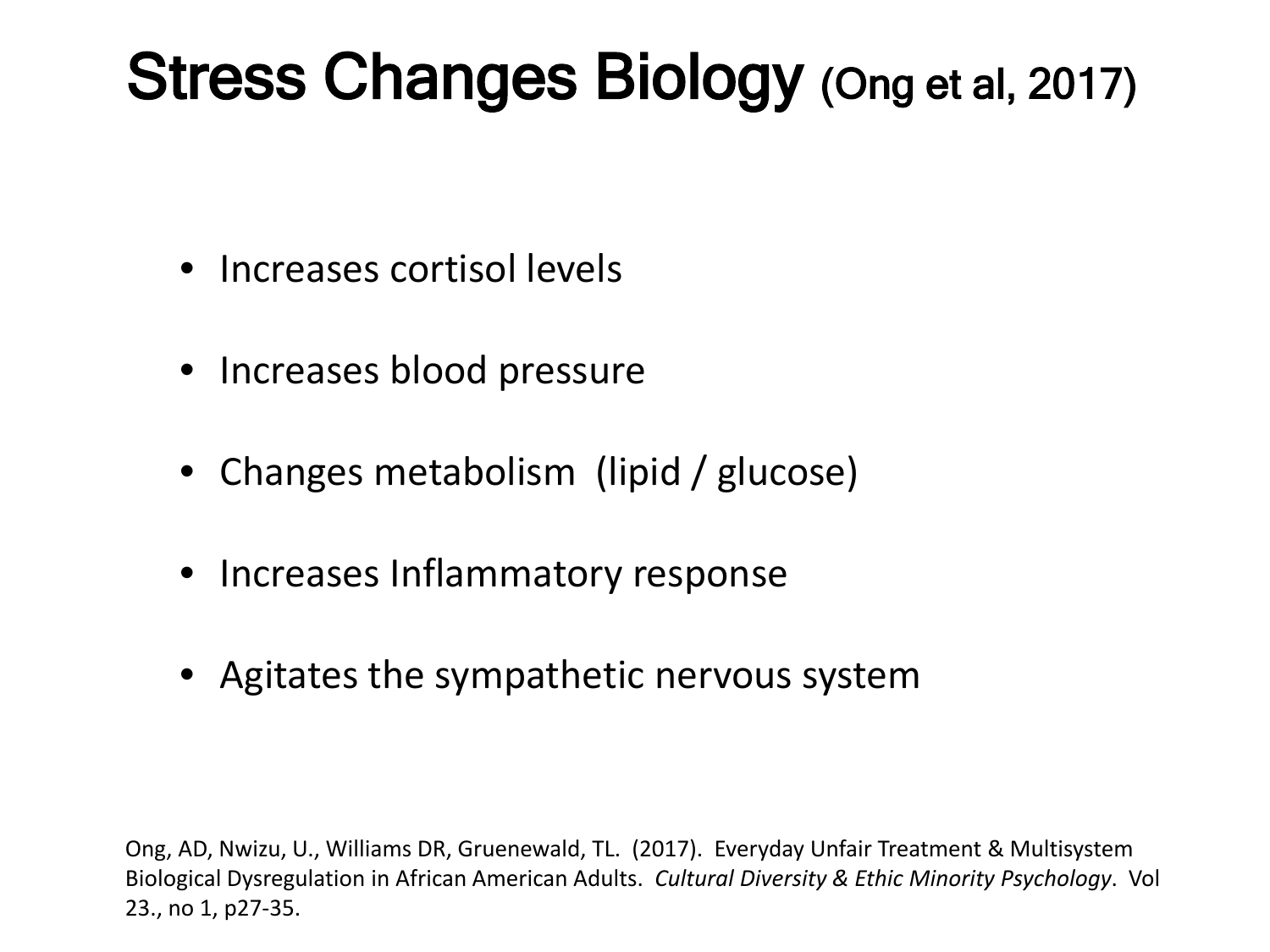## Poverty doubles chances of infant dying

Estimated Infant Mortality Rate: Kalamazoo County, 2010-2016\*



\*Unofficial Rates: # deaths per 1,000 births (N=128).

NOTE: Income was defined by whether delivery was paid by Medicaid (\$) or private insurance (\$\$\$).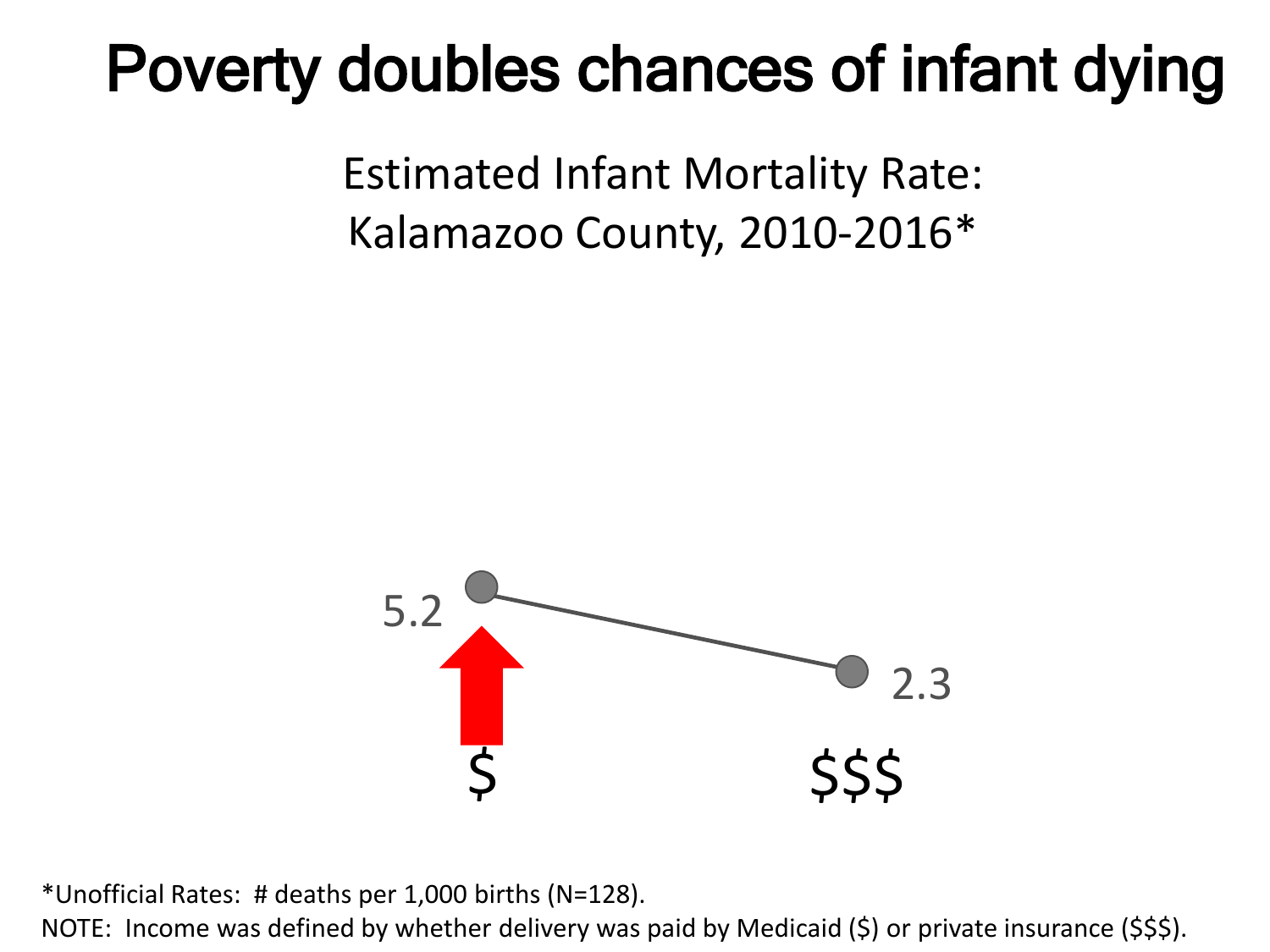## Unfair treatment is a stressor (n=254 survey moms)



of surveyed mothers report being regularly discriminated against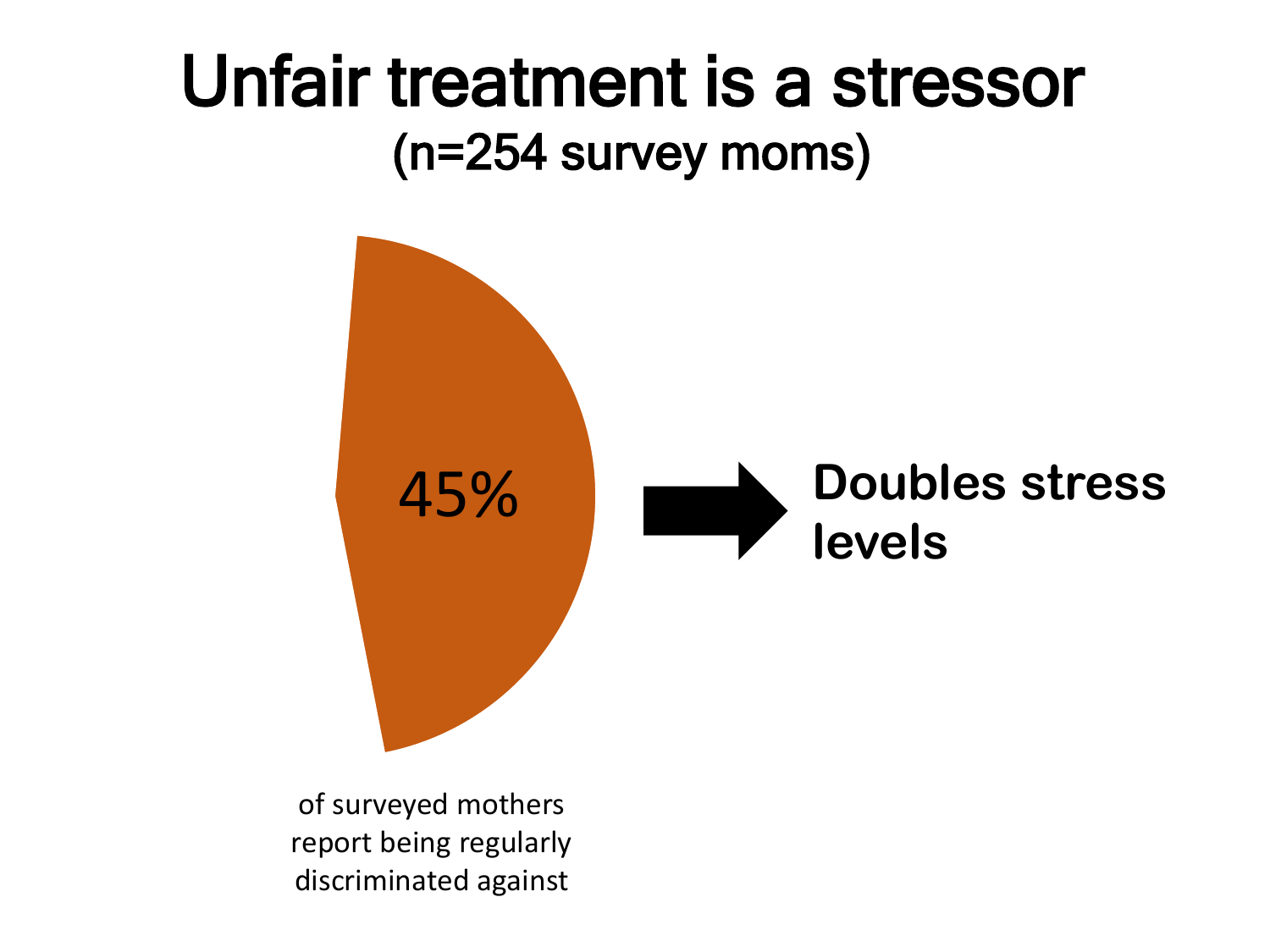#### Survey Moms Reporting Unfair Treatment -% with monthly or more frequent-

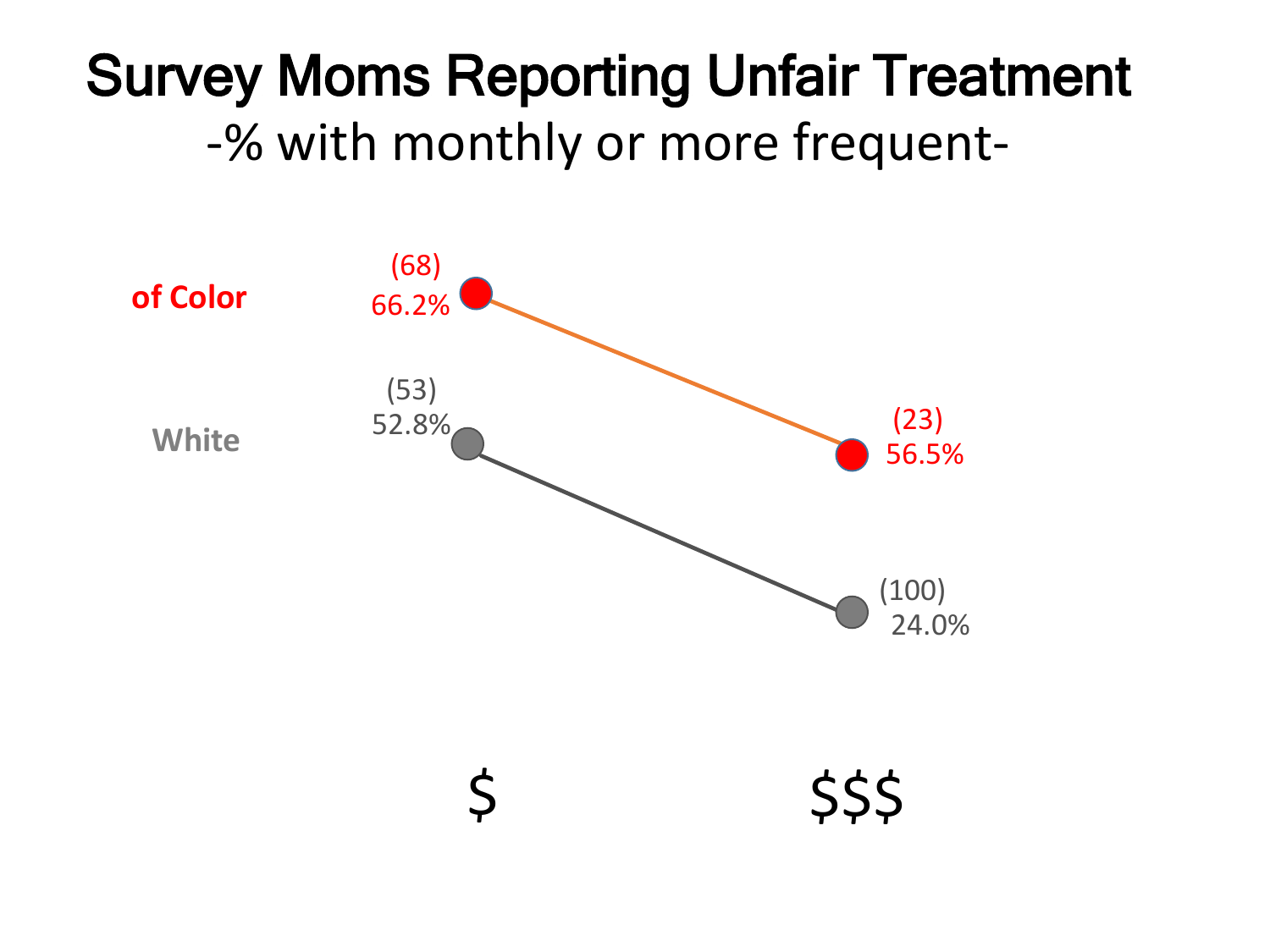### Living in Kalamazoo as a person of color triples chances of infant dying



\*Unofficial Rates: # deaths per 1,000 births (N=128).

NOTE: Income was defined by whether delivery was paid by Medicaid (\$) or private insurance (\$\$\$).